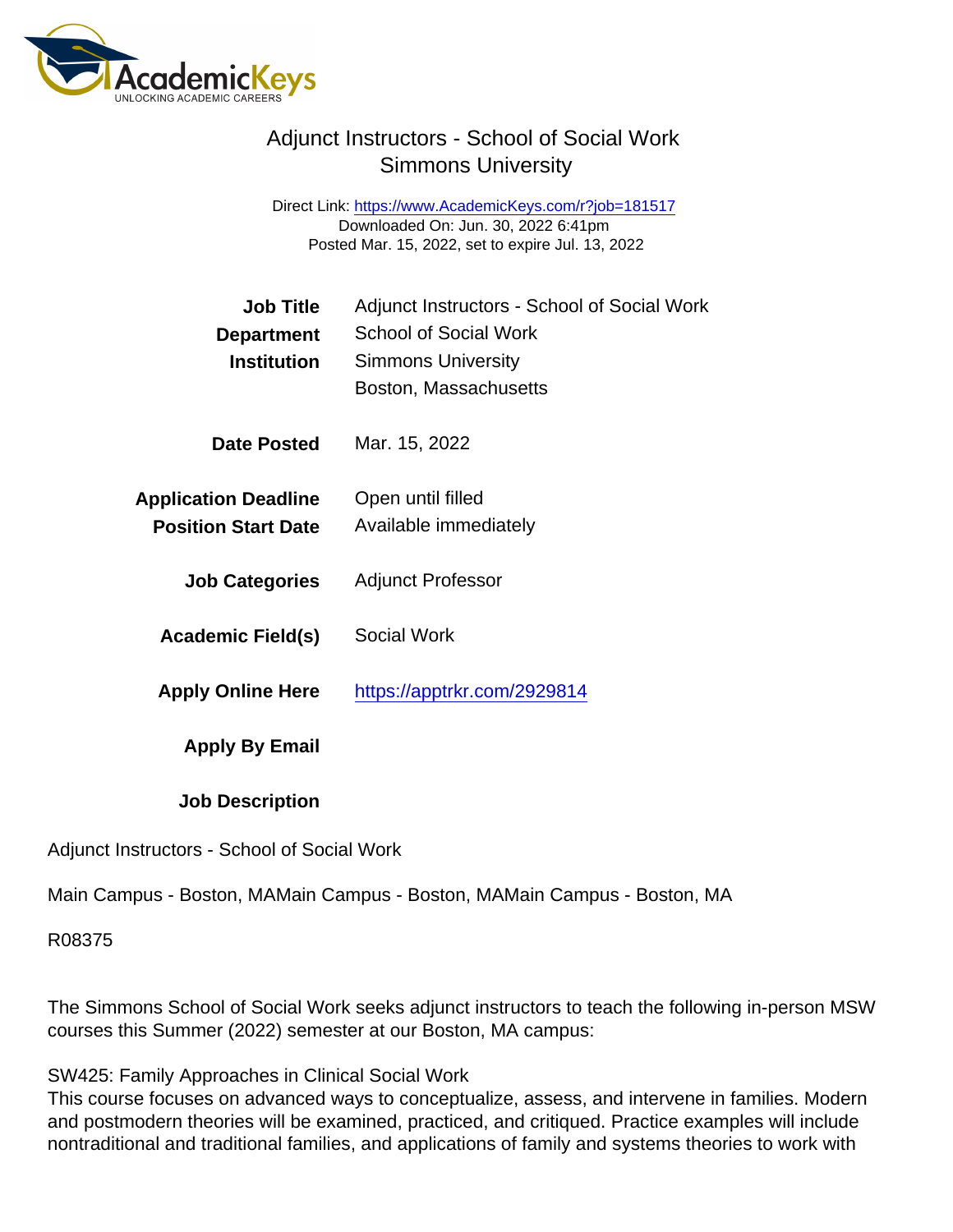Direct Link: <https://www.AcademicKeys.com/r?job=181517> Downloaded On: Jun. 30, 2022 6:41pm Posted Mar. 15, 2022, set to expire Jul. 13, 2022

individuals and dyads will additionally be discussed. Developing one's own clinical voice and attending to ethnicity, class, and other social identities will be emphasized. Students are encouraged to bring case materials and to take full advantage of varied experiential learning techniques. This course meets the requirement for a clinical practice elective.

#### SW414: Assessment and Diagnosis

In this 3-credit course. students learn to assess for and apply major categories of psychiatric diagnoses described in the DSM-5. They consider those diagnoses and compounding psychosocial challenges from multi-theoretical lenses. Attention is given to issues of social justice and oppression, and the interrelationship between biological, psychological, and social/cultural systems that impact diagnosis and treatment. Treatments specifically related to diagnoses are noted. Students will be able to comprehensively assess, diagnose, and write bio-psychosocial assessments of their clients. Teaching techniques may include didactic presentations, guest presenters, videos, class discussions, and practice exercises.

### SW 422: Substance Use & Social Work

Social workers across all sectors of practice are faced with individuals, families, and communities that are significantly affected by substance use disorders. The focus of the class is on exploring the nature, etiology and treatment of substance use disorders and how they relate to social work practice. Set within a social justice framework, students critically analyze the intersections of substance use with racism and other forms of oppression. Ethical and legal frameworks for substance use treatment are identified and analyzed. Students explore the complex interactions of biological, psychological, and social causes and consequences of substance use, and learn how to develop a comprehensive, multidimensional biopsychosocial assessment. The 3-credit class prepares students to develop knowledge of, and skills in, evidence-informed substance use prevention, education, and treatment with individuals, groups, families, organizations, and communities.

### About the onground Summer Semester

The Summer 2022 semester consists of 9 sessions and begins on May 16, 2022. Classes will be held in person, with each class session lasting 4 hours. Class sizes are capped at 22 students. At present, Simmons currently requires that all faculty, staff, and students wear masks, be fully vaccinated, and get weekly COVID testing.

#### Qualifications

Applicants must possess a graduate degree in social work or a related field and five years of postgraduate work experience. Applicant must possess teaching or training experience. Applicants should submit one document that combines a letter of interest, current resume or CV, and the names and contact information of two references who can speak to the applicant's teaching/training experience.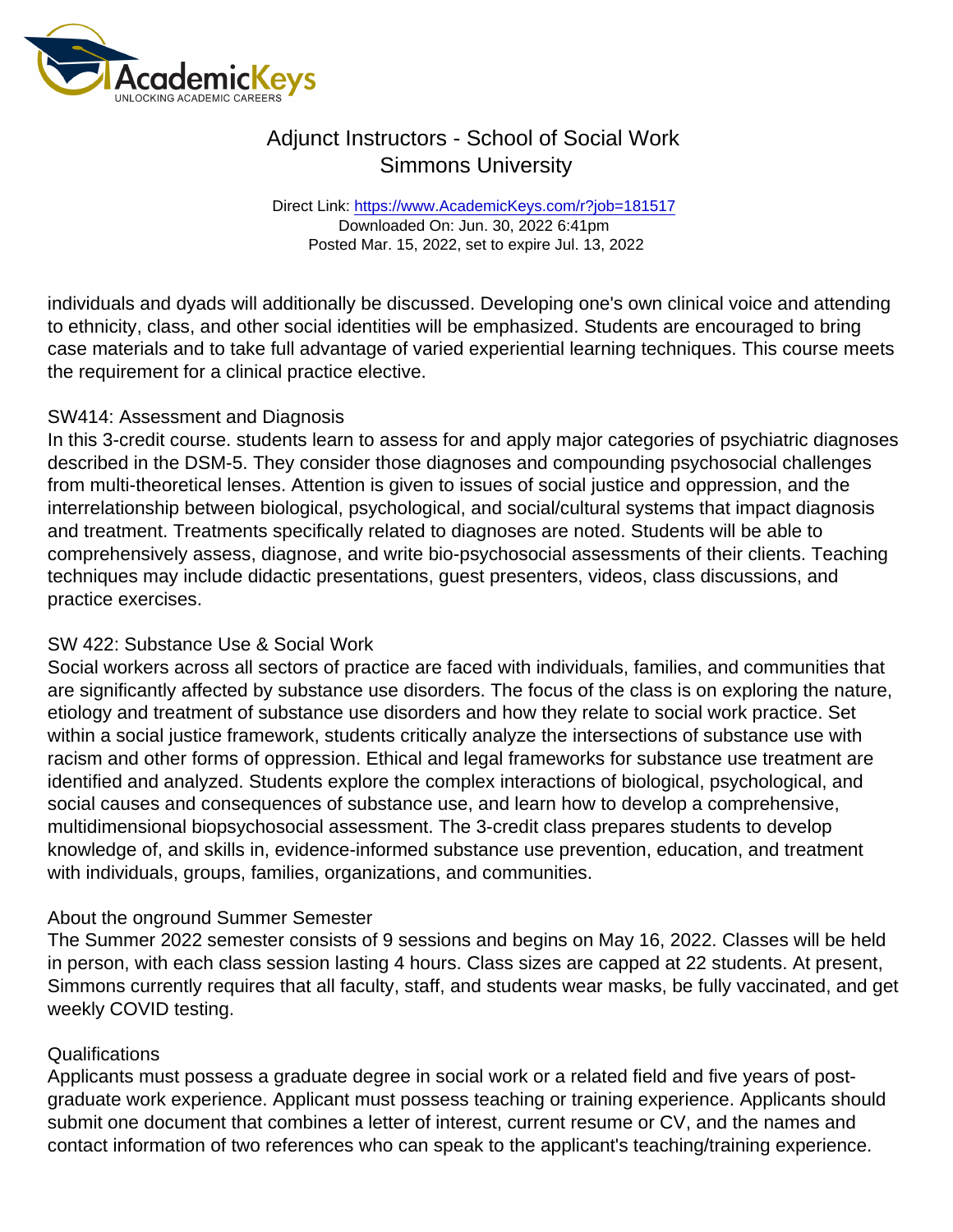Direct Link: <https://www.AcademicKeys.com/r?job=181517> Downloaded On: Jun. 30, 2022 6:41pm Posted Mar. 15, 2022, set to expire Jul. 13, 2022

Contact: Kristie Thomas, PhD (MSW Director) (kristie.thomas@simmons.edu)

Instructions to Applicants: Please upload all applicable application materials (e.g. resume/cv, cover letter, writing sample, teaching philosophy, etc.) in the Application Materials box on page 2 ("My Experience") of this application. Documents can be uploaded individually or as a combined document (e.g. PDF).

Simmons University is committed to inclusive excellence in all aspects of an individual's community experience. As a university committed to diversity, equity, and inclusion, Simmons encourages applications from all under-represented groups. Simmons is committed to creating, developing, promoting, and enhancing inclusive hiring practices-at all levels, for all positions-ensuring diverse talent pools and the delivery of a consistent positive candidate experience. Simmons is an equal opportunity employer and is committed to continuing to develop a more diverse faculty, staff, student body, and curriculum.

To apply, visit [url=https://apptrkr.com/2929814]https://simmons.wd1.myworkdayjobs.com/en-US/Simmons-Careers/job/Main-Campus---Boston-MA/Adjunct-Instructors---School-of-Social-Work\_R08375

Located in Bostons historic Fenway area, Simmons College is a small, private, non-sectarian College which has educated students for enriching careers and purposeful lives since 1899. Working at Simmons means joining a collaborative, diverse and mission-driven community of educators and professionals.

We prepare students to be leaders for themselves, their communities and the world. Our faculty and staff members lead by example - sharing a commitment to excellence and putting the students first.

Contact Information

Please reference Academickeys in your cover letter when applying for or inquiring about this job announcement.

**Contact** 

,

School of Social Work Simmons University